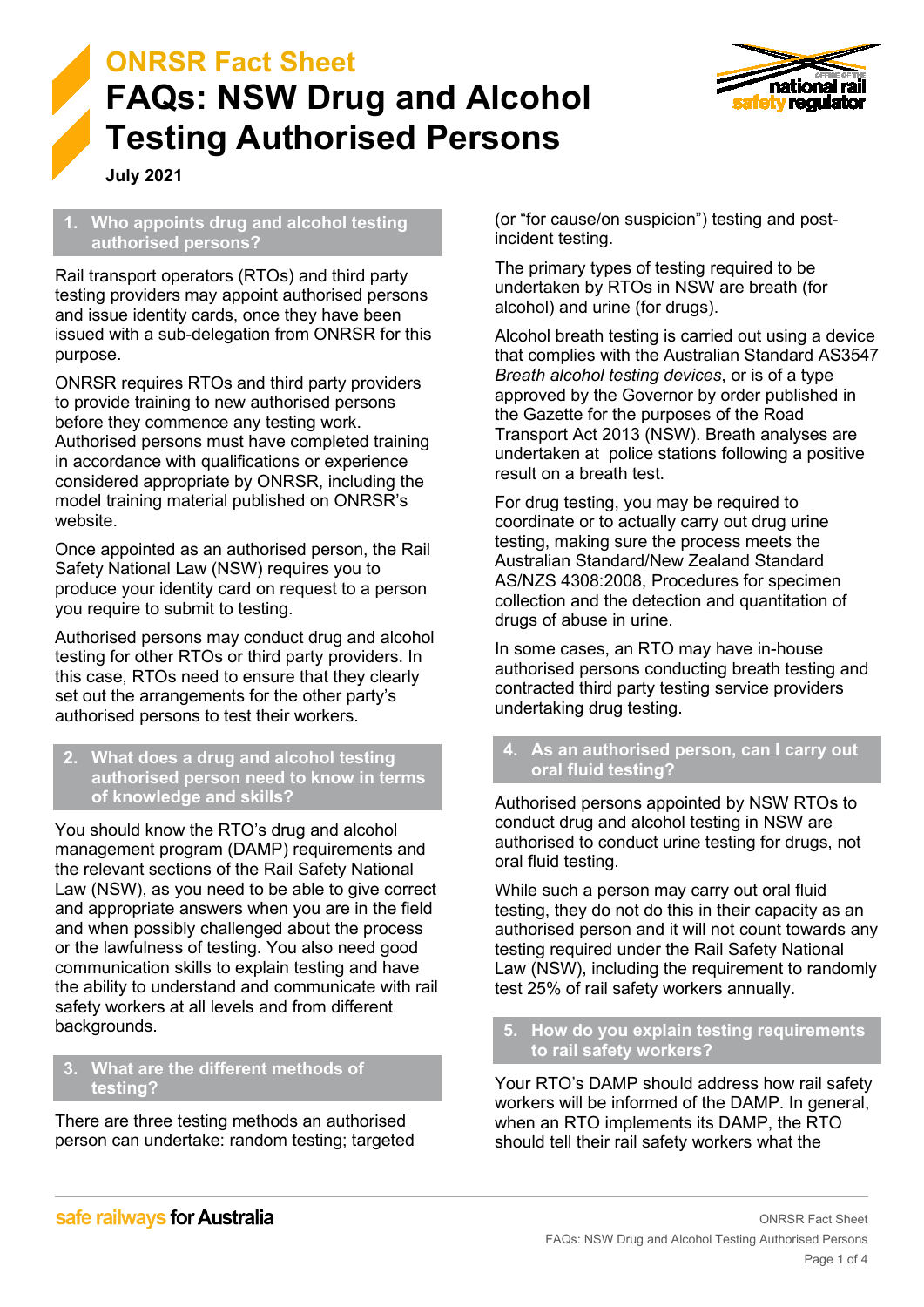program is about and what it means in terms of everyone's rights, responsibilities and testing requirements. This should happen well before any testing commences.

Only authorised persons may require a rail safety worker to submit to testing. The Rail Safety National Law (NSW) requires the authorised person to produce their identity card on request to a person they require to submit to testing.

Generally, in random testing, no prior warning is given to the rail safety worker, however, they should be told they have been selected randomly, and given a formal direction to undergo testing, which is mandatory under the law and required by the RTO's DAMP.

Usually, if a rail safety worker is the subject of a targeted 'for cause/on suspicion' test, then that rail safety worker is informed of the allegation and is given a formal directive to undergo the test.

The rail safety worker should be told that if they fail or refuse to comply with the directions given by the authorised person, then that rail safety worker is committing an offence and could be subject to disciplinary action or prosecution.

### **6. Can I test non-rail safety workers at a worksite?**

Yes, provided this is covered in the operator's drug and alcohol management policy. However, it is not required to report the results of this testing to ONRSR. Testing of non-rail safety workers does not count towards any testing required under the Rail Safety National Law (NSW).

**7. A person has just been to the toilet before I direct them to undergo a urine test and they ask if they can go and get a drink. Can I let them?**

Yes, a worker may consume a small drink before testing, but it is recommended that the drink be consumed in the presence of the authorised person.

### **8. What confidentiality and privacy provisions do I need to follow?**

When doing random drug or alcohol testing, most rail safety workers in the workplace may be aware of your activities. Maintaining confidentiality is important, particularly as a rail safety worker to be tested may wish to disclose the use of prescription drugs. Also, if you receive a positive breath test, the result and the instruction to undergo breath analysis should be given to the rail safety worker in a discrete way, then reported to the worksite manager. During a 'for cause/on suspicion' test, the rail safety worker should be approached in a tactful and discrete manner so as not to cause public embarrassment.

When taking urine samples for any form of drug testing, a private room is always used.

In terms of recording information, all documentation should be securely locked away in a filing system and only viewed by those in the organisation who lawfully need to know. Your RTO's DAMP will provide you with guidance on how to approach the confidentiality and privacy requirements of your role.

## **9. How is the random testing program planned?**

There are many things that dictate who, where, when, and how many are tested. These things should be set out in the RTO's DAMP. For example:

- > how rail safety workers will be selected, e.g. either by worksite, by random numbers or by occupation
- > whether higher risk job categories may need to be tested more often than lower risk job categories in accordance with the RTO's risk analysis
- > the impact of testing on railway operations
- > the resources you have available to do the testing, i.e. breath alcohol testing equipment; access to third party service providers for urine sample collection in drug testing; access to breath analysis equipment in the case of a positive breath test;
- > the amount of time each test requires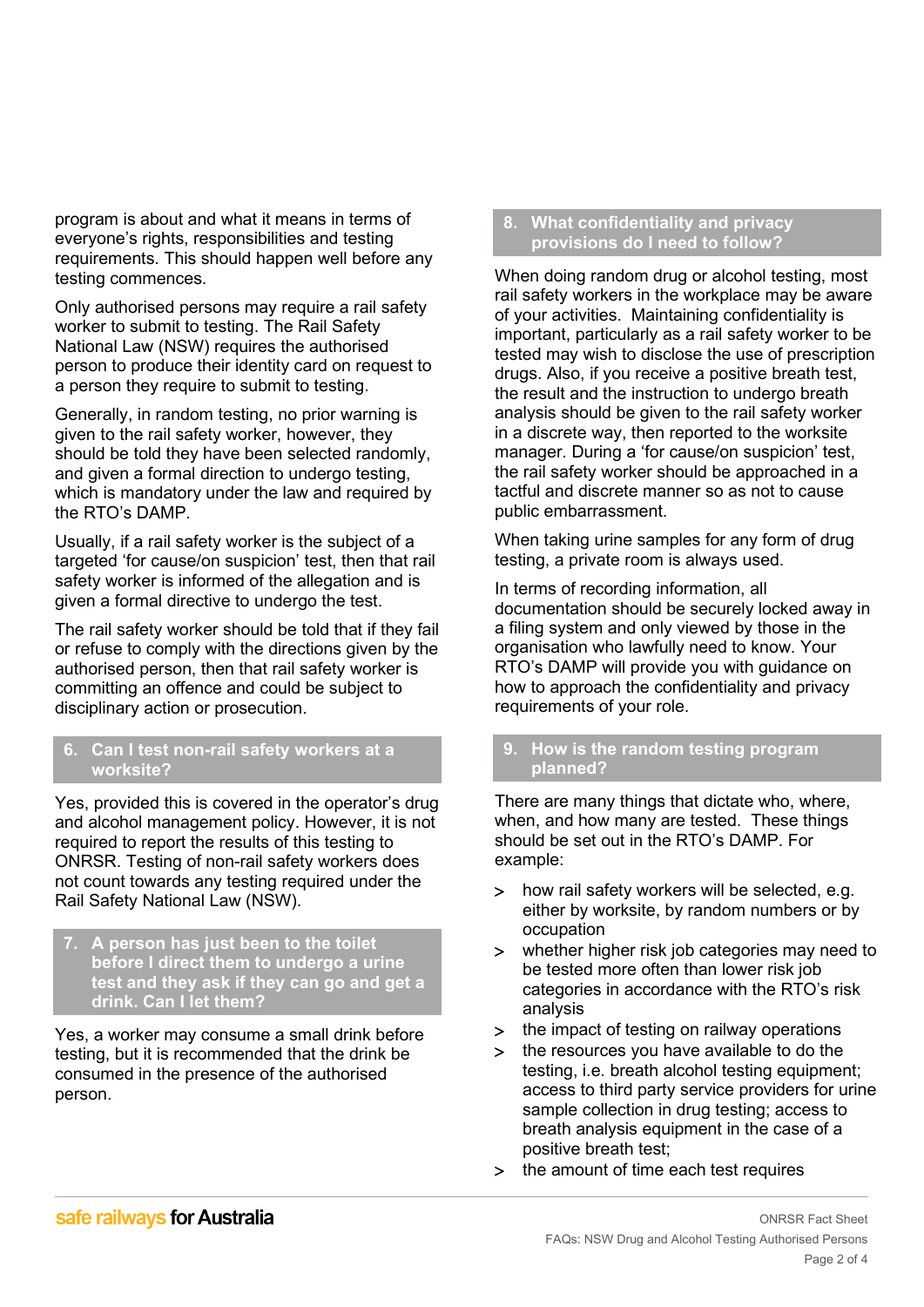> the number of rail safety workers your RTO needs to test per year, noting the Rail Safety National Law National Regulations 2012 require not less than 25% of an organisation's rail safety workers who perform rail safety work to be tested per year (excluding heritage operators)

#### **10. What indicators are used for targeted or 'for cause / on suspicion' testing?**

There are numerous indicators for 'for cause/on suspicion' testing. Some of the common ones include:

- > where a rail safety worker has deliberately left a site where rail safety workers are being or will be tested
- > where a rail safety worker is undertaking rail safety work and they smell of alcohol or appear to be under the influence of a substance
- > where a complaint has been made alleging drug use, either by another rail safety worker or a member of the public
- > where a manager/supervisor has strong suspicions
- > where there has been a breach of the RTO's DAMP
- **11. What are the characteristics of being under the influence of drugs and alcohol?**
- **Breath** Smell of intoxicating liquor
- **Face & Skin** Pale, flushed
- **Attitude** Cooperative, talkative, anxious, excited, dreamy, relaxed, sedated, antagonistic, hostile, irritable, cocky, unable to follow instructions, depressed, aggressive, difficulty staying awake, restless, alert, responsive, vague, argumentative, agitated
- **Actions** Swearing, hiccupping, belching, vomiting, fighting, drooling, restless, runny nose, loss of emotional control, itching, scratching, repetitive behaviours, disorganised, chaotic

| Eyes             | Watery, glazed, bloodshot, eyelids<br>drooping, pupils pinpointed, pupils<br>wider than normal, glassy                       |
|------------------|------------------------------------------------------------------------------------------------------------------------------|
| <b>Breathing</b> | Normal, short, jerky, shallow, slow                                                                                          |
| <b>Speech</b>    | Incoherent, unclear, slurred,<br>confused, fast, slow, repetitious,<br>difficulty with pronunciation or<br>forming sentences |
| <b>Balance</b>   | Unsteady, swaying, sagging, falling,<br>staggering, needing support,<br>stumbling                                            |
| <b>Movements</b> | Clumsy, jerky, sluggish, tremor,<br>running or jumping around, slow,<br>fidgeting                                            |
| <b>Sobriety</b>  | Slightly, moderately or well<br>affected by alcohol or other<br>substances                                                   |

**12. What are the procedures the authorised person may be involved in if there is a non-negative test result?**

Failure to follow the correct procedures may jeopardise the success of any future prosecution. The procedures for dealing with a positive alcohol or drug test will be determined by your RTO's DAMP.

Some of the matters to be aware of are:

- > what your role and responsibilities are when a positive test occurs
- > informing the appropriate manager/supervisor at that location
- > notifying the RSW in a private and confidential manner
- > arranging for the RSW to discuss their test result with the RTO, their manager and/or their HR manager
- > completing the reporting and documentation responsibilities under the DAMP
- > how to fulfil ONRSR's notification requirements